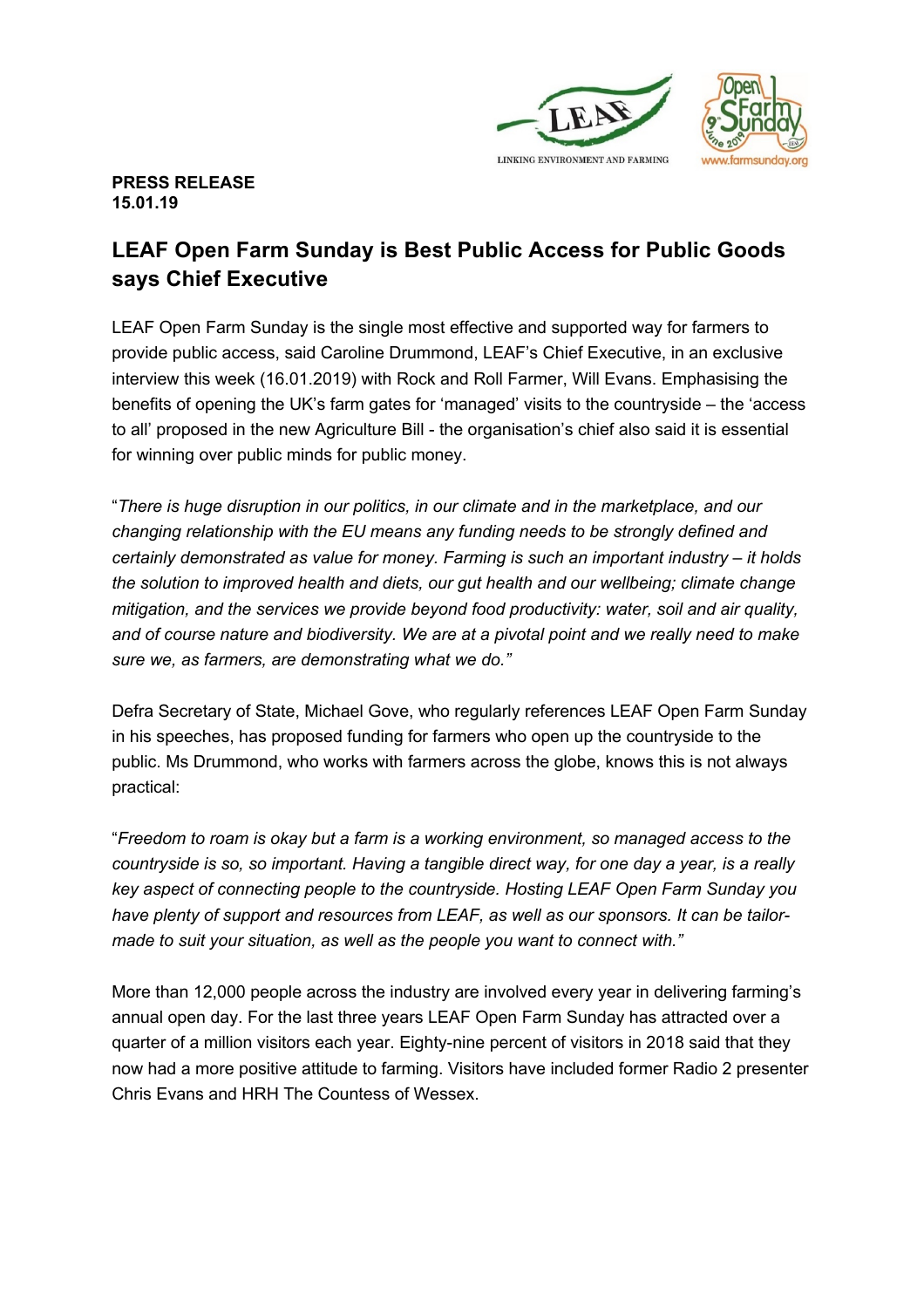Ms Drummond also discussed how bringing the public on-farm is a powerful opportunity to demonstrate the public goods that farmers deliver which is essential to gain support from the public going forward for a sustainable farming industry.

"*About 88% of the UK is urban so they are becoming more and more distant from how we grow our food, the seasons and nature. We forget the valuable day-to-day activities and the excitement that we take for granted but farming is the ultimate 5-D cinema – it touches every sense and the more senses you touch the more you embed a memory. That creates an understanding, a better love. The recent survey shows the power of those farmers who are doing such a fantastic job and are connecting the story of farming with people's everyday lives. Often you can forget how it fits into your life as an individual. The more people we get out on a farm before the age of 11, the more you have sown a seed that is about an appreciation and love for nature and for farming."*

Time, effort and health and safety are barriers often cited by farmers for not hosting their own LEAF Open Farm Sunday event. Many farmers are also concerned that they do not have enough to show the public. Ms Drummond counters this by recommending that farmers start small and that there is plenty of support available from LEAF, industry contacts and farmers who have hosted before:

"*As an organisation we help and support farmers in making sure that they have an event that they feel happy about delivering and one they can manage, and that it's a great experience fun, enjoyable and educational – for those attending. People just love the experience of going out on farm. If you plan well, it doesn't have to be too complicated. Through our ticketing service you can easily manage visitor numbers*."

Ms Drummond added that showing the range of skills and technology involved in farming is equally valuable in changing the public's perception of farming and for encouraging young people into the industry.

**LEAF Open Farm Sunday is on Sunday 9th June 2019. For farmers interested in taking part, download the Information Pack from the website www.farmsunday.org. The website also has case studies and tips for hosting a successful open farm day. Register your event online at www.farmsunday.org to access the free support and resources from LEAF.**

**Listen to the podcast on Rock and Roll Farming from Wednesday 16th January 2019.**

**For further information and images please contact Rebecca at Jane Craigie Marketing on rebecca@janecraigie.com or 07792 467730.**

**Editor's notes:**